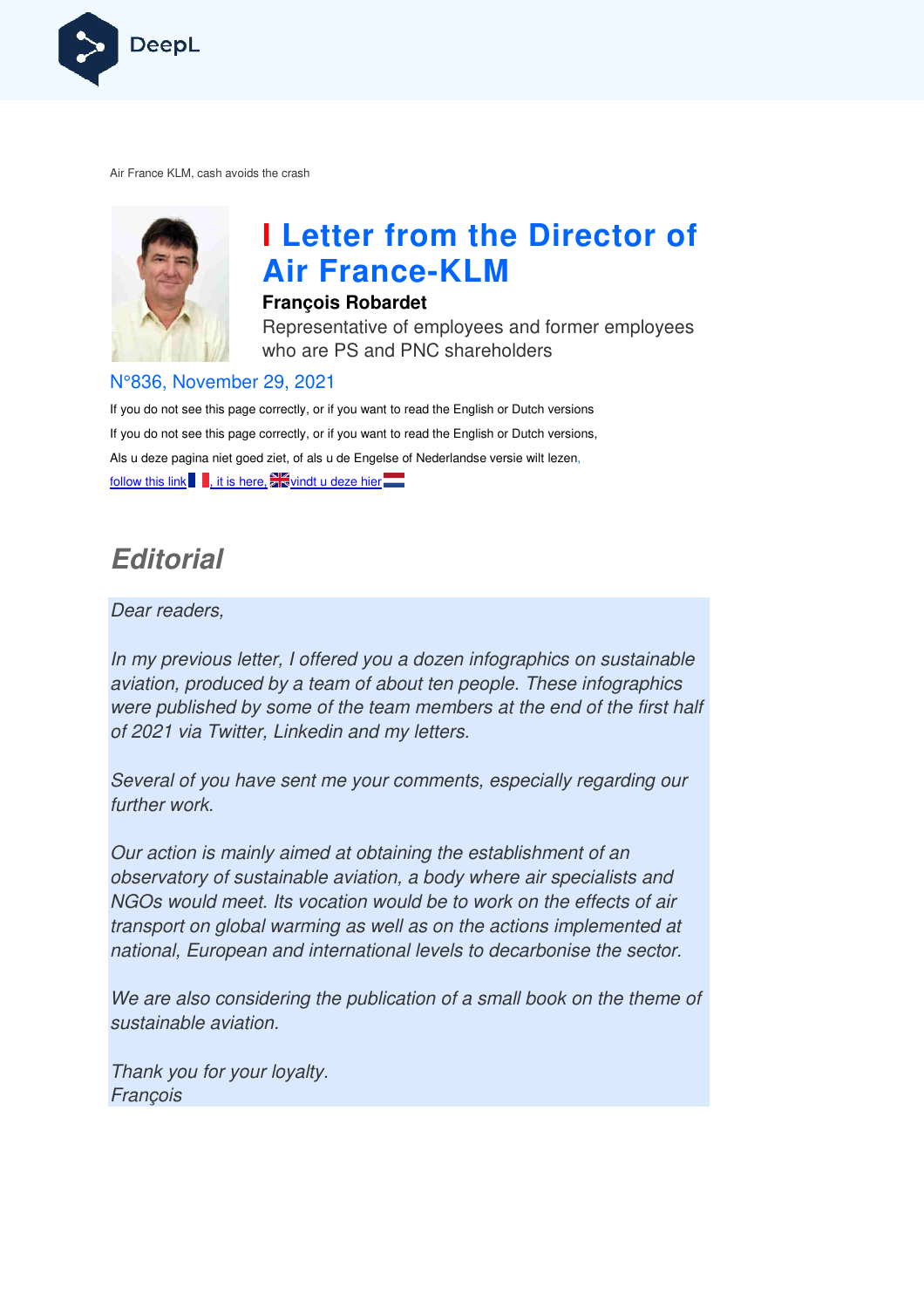# **Monday's Press Review**

### **> Air France KLM, cash avoids a crash**

(source Décideurs Magazine) November 25 - **Appointed as CEO of Air France-KLM in 2018, Benjamin Smith** must have suspected that his position would not be free of some turbulence. He probably didn't know just how much. As he takes over from resigned boss Jean-Marc Janaillac against a backdrop of repeated strikes, the Canadian **presents his flight plan for the company in 2019**. On the menu: demining the remaining social conflicts, developing Transavia, the lowcost subsidiary of the group in particular to turn around the accounts on the French domestic market, densifying the aircraft to be more competitive, etc. The challenge was already promising to be a big one**, but this was without counting on the health crisis and its repercussions** 

**In April 2020, Paris stepped up to the plate to help its flagship company and the aeronautical sector**, which is essential to the country's economy. Amount of government aid: 7 billion euros of which 4 billion allowed by a loan guaranteed by the State (PGE), the remaining sum being a shareholder loan. This support should not be confused with a "blank cheque", as Air France must make "an effort to be more profitable (...) and to become the most environmentally friendly airline on the planet", insisted Economy Minister Bruno Le Maire. 6,500 job cuts are planned, hopefully without redundancies **In 2020, Benjamin Smith is launching a new plan to adapt the company. Objective: to reduce by 40% the offer on French domestic flights by the end of 2021** with the closure of certain destinations when there is a rail alternative less than 2.5 hours away and when the service does not feed Roissy-Charles de Gaulle. All this "without social suffering". To achieve this, the manager is proposing a

massive plan of voluntary departures and unreplaced retirements. In all: **more than 6,500 job cuts are planned, if possible without dismissal**.

While waiting to reap the benefits of adapting its workforce to an airline market that promises to be permanently affected by the crisis and competition, Air France-KLM is strengthening its financial position, aiming for a 4 billion euro recapitalization. **Last spring, the group carried out several operations to restore its equity, including a fundraising of more than one billion euros**. **Others are expected to follow**, such as equity issues or quasi-equity instruments. To this end, in May, the group's shareholders were invited to adopt extraordinary resolutions. **The company is now waiting for "the right conditions on the market" to act.** At the same time, the group has obtained a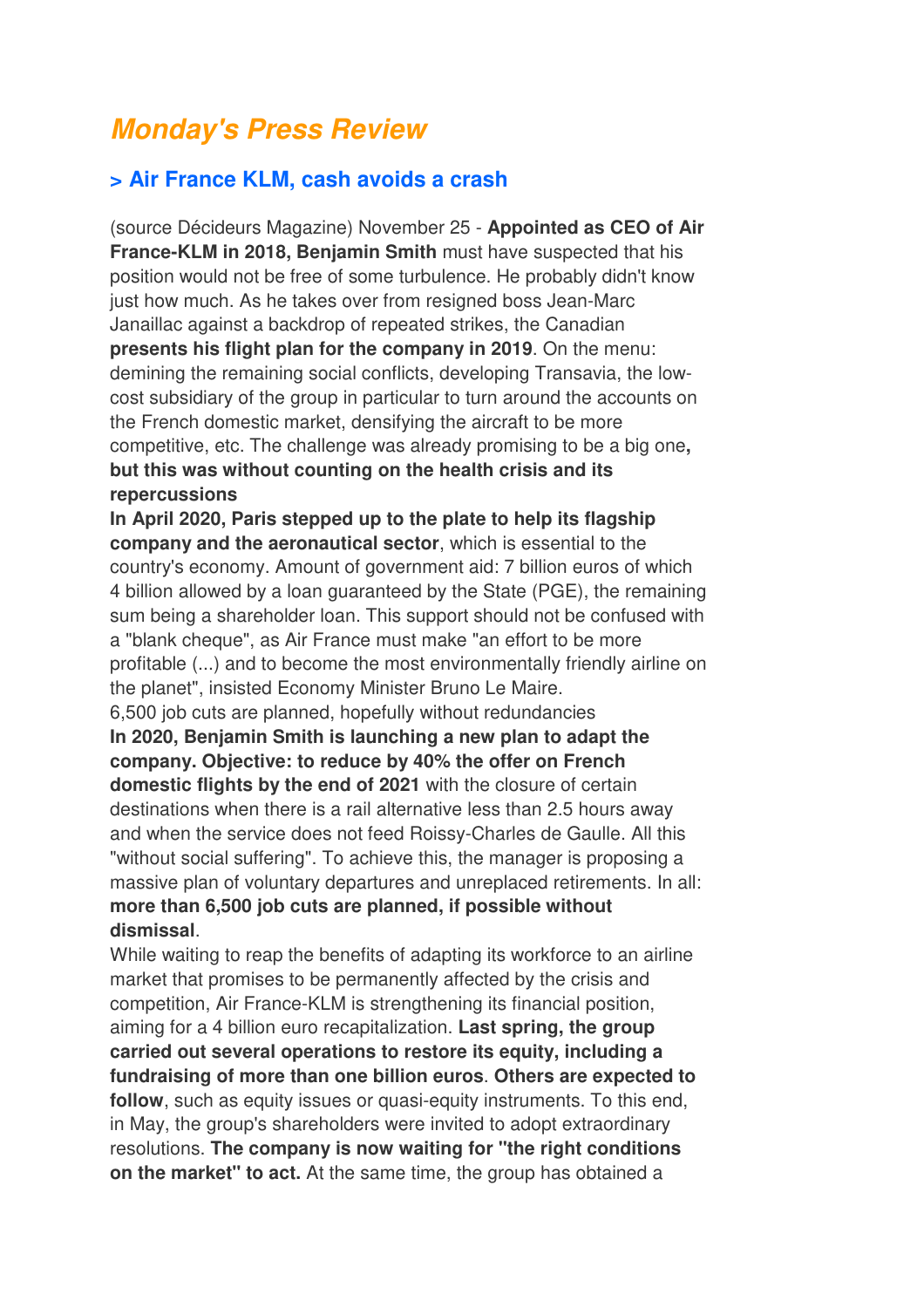rescheduling of its EMP and is discussing with the Dutch government and the European Commission to transform its shareholder loan of 1 billion euros to KLM (out of 3.4 billion euros of support from the country) into quasi-equity. The recapitalisation is not yet complete. But the sky is already clearing for the company. In October, Air France-KLM announced that it was anticipating a positive gross operating surplus (Ebitda) for 2021 after it returned to the green in the third quarter, thanks in particular to the easing of travel restrictions. The quarterly turnover amounted to 4.57 billion euros, up by 81% over one year. This gives us reason to be more optimistic for the future.

**My comment:** The announcement of the new Omicron variant, subsequent to the publication of this article, does not fundamentally change the situation for the Air France-KLM group.

The continuation of the recapitalization of Air France-KLM, synonymous with the repayment of the Covid debt, is dependent on improved market conditions.

# **> A royal pilot for football fans**

(Air Journal source) Nov. 25 - **Dutch monarch Willem-Alexander was at the controls Wednesday of a KLM Royal Dutch Airlines flight**  from Amsterdam to Prague, where a European Cup match between Prague Slavia and Feyenoord is being played tonight.

**The King was at the controls on 24 November 2021 of the Dutch national airline's flight KL1355** between its base in Amsterdam-Schiphol and Prague-Vaclav Havel Airport, operated by Boeing 737-800 aircraft with room for 20 passengers in Business Class, 6 in Premium and 150 in Economy. A regular flight carrying, among others, fans of the Feyenoord Rotterdam team, who according to aviation24.de accepted with good grace the jokes of the royal pilot - known to be an Ajax Amsterdam fan.

**A commercial pilot since 1987, Willem-Alexander has been taking the controls of a KLM aircraft several times a month**, having not given up his passion since his accession to the throne in 2013 and wanting to keep his license. He **is qualified** on Fokker 70s, which were deployed by Cityhopper, and **on Boeing 737s; KLM has 'employed' him since 1996.** 

**(...)**

**My comment:** The presence of the Dutch king at the controls of a KLM plane is less anecdotal than it seems.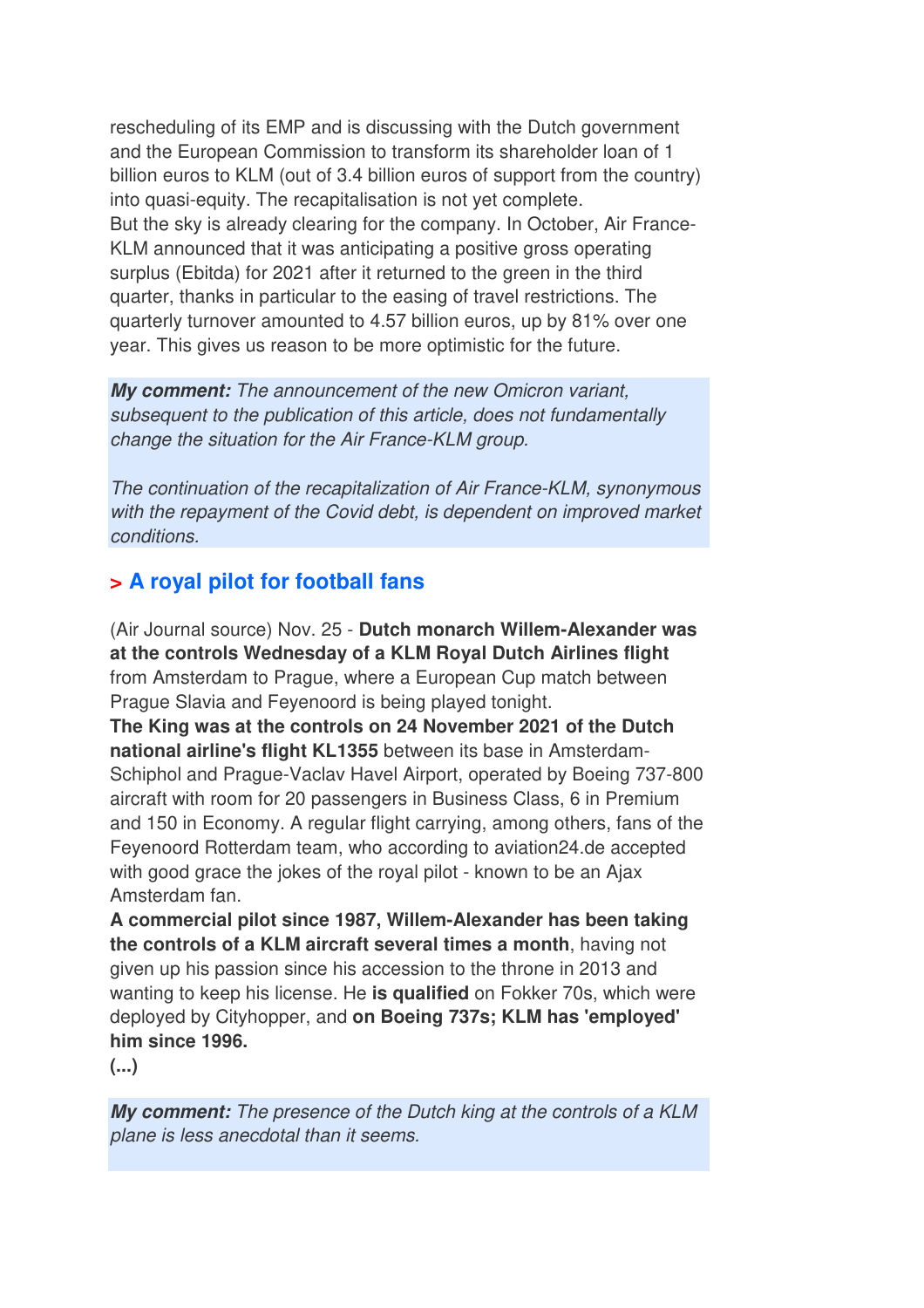It marks the attachment of Dutch citizens to the national airline KLM.

The name of the company itself is evocative: KLM is the acronym of Koninklijke Luchtvaart Maatschappij, or in French "Compagnie royale d'aviation".

## **> Iberia's chief operating officer is now more pessimistic about the Air Europa deal.**

(Reuters source) Nov 25 - Iberia's chief commercial officer said on Thursday the airline was now more pessimistic than optimistic about acquiring rival Air Europa.

#### **"We are now more pessimistic than optimistic about the Air Europa merger," Maria Jesus Lopez, Iberia's chief operating officer, said** at an event on the future of aviation in Madrid.

In an attempt to clinch the deal, International Airlines Group, owner of British Airways and Iberia, offered concessions to address EU antitrust concerns over its 500 million euro (\$579.6 million) bid for Spanish carrier Air Europa.

**The EU executive, which did not provide details in line with its policy, extended until Jan. 4 its deadline for a decision on the deal.**

# **> TAP Air Portugal: 134 million euro loss in the third quarter despite an increase in passengers**

(source AFP) November 25 - **TAP Air Portugal suffered a loss of 134.5 million euros in the third quarter of 2021**, despite encouraging signs of recovery, including an increase in the number of passengers carried, the airline said Thursday evening.

#### $($ ...)

"We are cautiously confident" about the evolution of TAP's business, said Christine Ourmières-Widener, the airline's French chief executive. The Portuguese carrier, whose financial difficulties have increased with the Covid-19 pandemic, was rescued last year by the state. **The government was forced to renationalise the airline in order to bail out its coffers in exchange for a restructuring plan, which was submitted to Brussels last December and whose conclusions are expected in the next few days**. This plan provides for a reduction in the workforce, a reduction in salaries and a reduction in the fleet.

# **> In Dubai, Airbus overcomes Boeing**

(source Le Figaro) November 26 - **Airbus made a big splash at the Dubai air show**, the first of its kind to be held since the start of the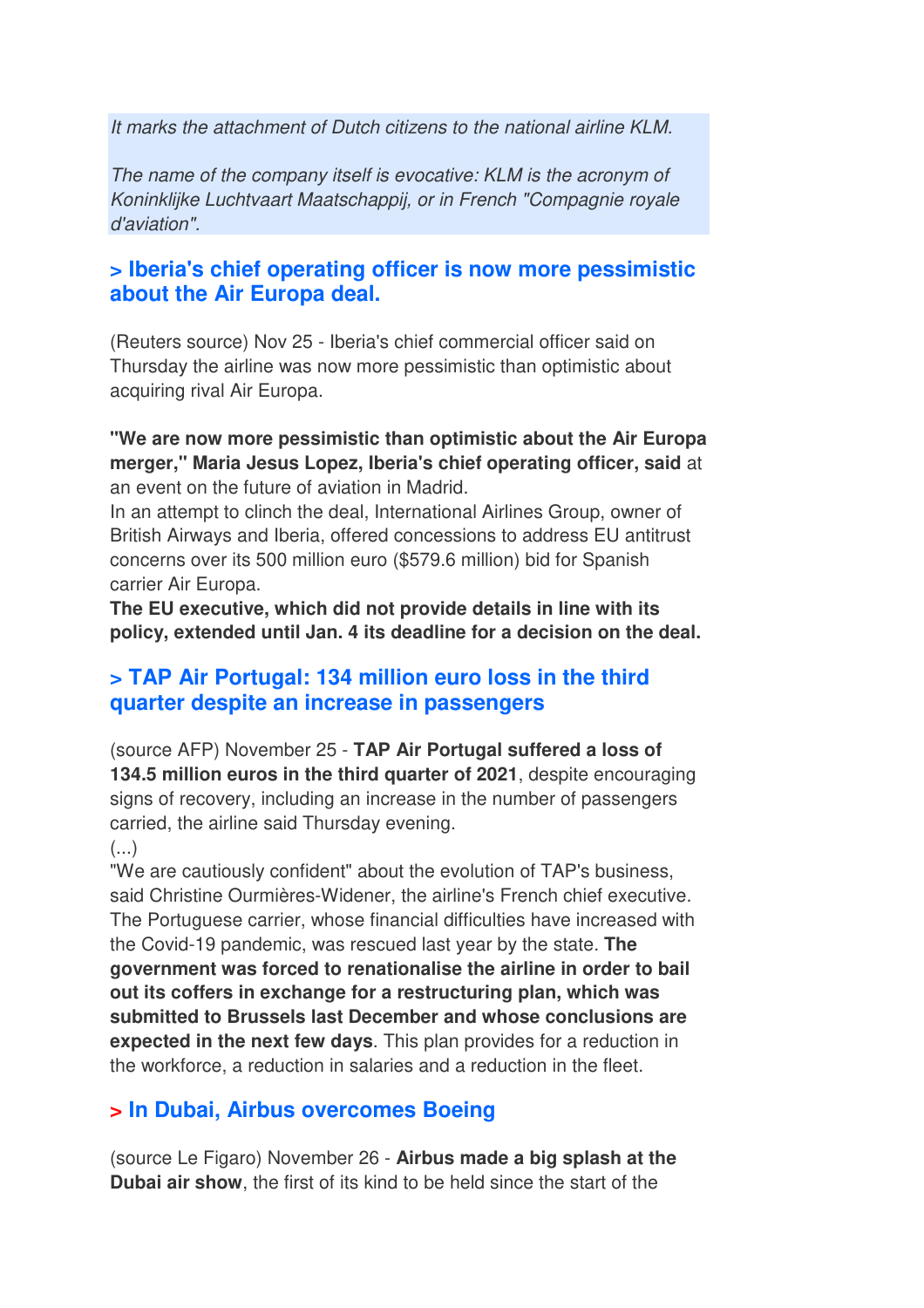pandemic. The event even ended on 18 November with a bang for the European aircraft manufacturer, **with a total of 408 orders and purchase commitments, compared with only 80 for its American rival Boeing.** 

In three days, the match was decided, consecrating the victory of Airbus, carried in particular by the success of the A321, which totalled no less than 358 orders (including a firm order for 255 aircraft on the first day).

It is true that this aircraft meets the aspirations of airlines, which are keen to equip themselves with mid-range models with increased passenger capacity (objective: reduce the cost per seat) and whose range offers maximum flexibility. This is a market segment in which Boeing is having difficulty asserting its advantages. As for its latest addition, the 777X, it did not convince any buyers in Dubai where it made its first appearance abroad.

 $(\ldots)$ 

**My comment:** Boeing is paying a high price for its problems :

 . with the 737 Max: two accidents resulted in the death of 346 people. Boeing has admitted to having minimized the training needs of pilots for this model of aircraft,

 . with the 787: the US FAA halted deliveries of the Boeing 787 in May this year because of problems with the quality control of newly built aircraft

The challenge for Airbus will be to raise its production rates to a level sufficient to satisfy its customers.

#### **> Government opens door to airport reform**

(source Les Echos) November 28 - The many calls for help from French airports to the State have finally been heard. While all the players in the sector, with their backs against the wall due to the crisis, have been calling for an overhaul of the regulations governing the setting of airport charges for the past two years, the government finally seems willing to study the subject. In a video message broadcast at the end of the annual congress of the French Airports Union on Friday, the **Minister Delegate for Transport, Jean-Baptiste Djebbari, announced the launch of a study on a possible reform of the regulatory framework.**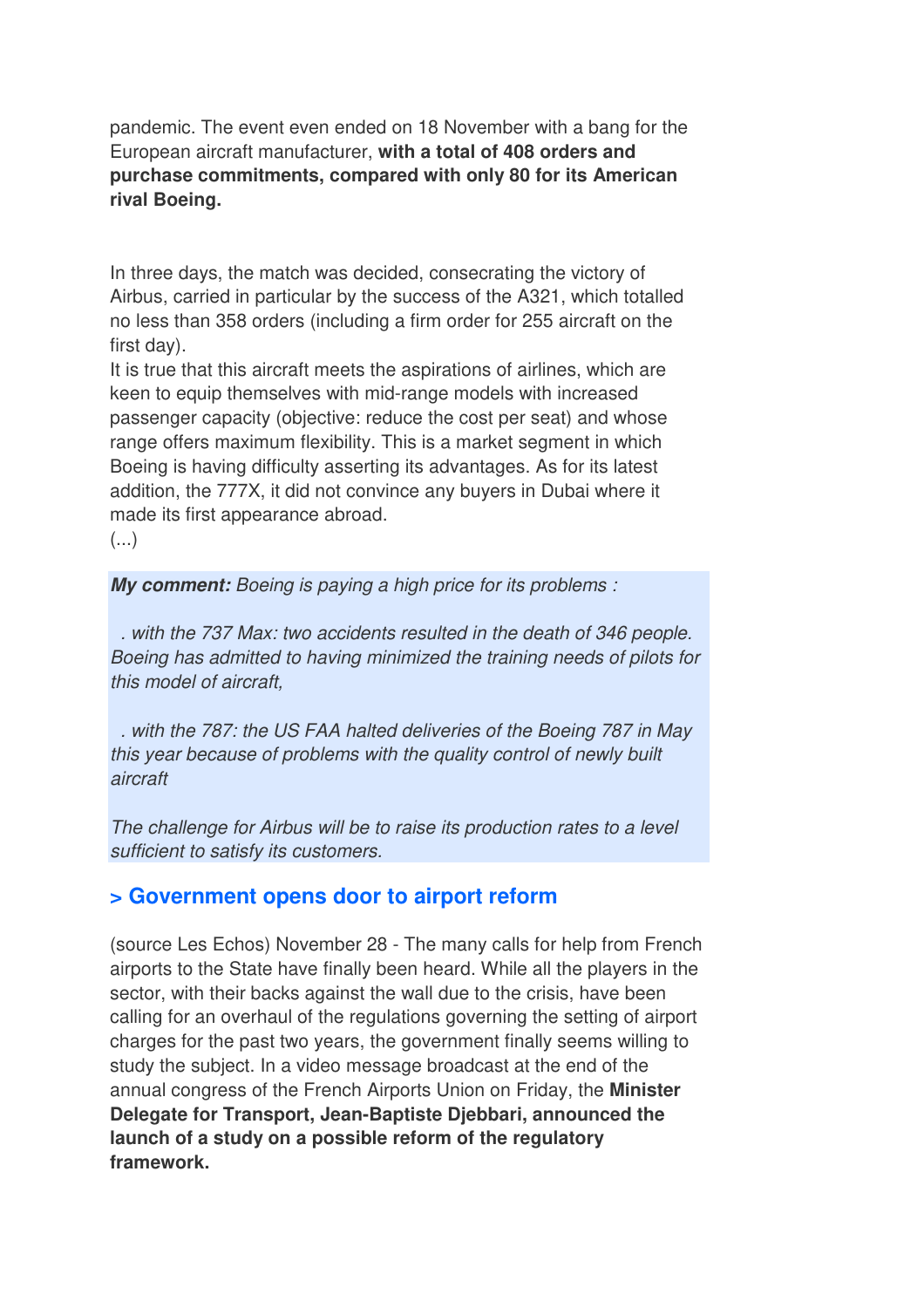**The aim of this reform,** for which no date has yet been given, **would be** to enable airports to make the heavy investments required to support the energy transition in air transport. But also, more broadly, **to rethink the economic model of French airports, based on continuous traffic growth and made totally inoperative by the Covid crisis.** 

 "Airports have lost 60% of their turnover, while their costs have only fallen by 21%," recalled UAF President Thomas Juin. "To survive, we had to take on debt and reduce our investments by 30%. But the crisis is not over. We will not recover the traffic of 2019 before 2024, at best. And we won't recover our investment capacity for another ten years," he added.

Entrusted to the services of the Civil Aviation, **the study should notably weigh the advantages and disadvantages of a possible generalization of the system known as the "double box"** or its watered down version, the "single box arranged". This is a highly sensitive issue that has divided airlines and airports for years.

**The double fund consists of separating the fees collected for purely airport activities, the amount of which is validated by the Transport Regulation Authority (ART), from the additional revenue from shops, real estate or car parks, on which the airport is free to set its margin**. "This is the best way to establish the true price of services rendered to airlines and to avoid under-investing or overinvesting in relation to their needs," says Franck Goldnadel, the head of Nice airport.

But **the airlines generally prefer the system of a single fund which adds up all the income in relation to the expenses**. This makes it possible to reduce the amount of the fees, by making the shops and car parks bear part of the cost of the services and investments. Between these two extremes, airports have tried to find a middle ground by including some, but not all, commercial revenues in the subsidy calculation. This is notably the case for the Paris and Nice airports, while those of Lyon, Toulouse and Marseille have remained faithful to the single fund. This does not make the system any easier to understand.

 $\left(\ldots\right)$ 

**My comment:** The issue of dual coffers is an old one. In my view, the issue is poorly framed, with most commentators addressing only the revenue side of the airport budget.

Airports can retain the dual till system, which is the most common system in the world. It is easy for them to differentiate the sources of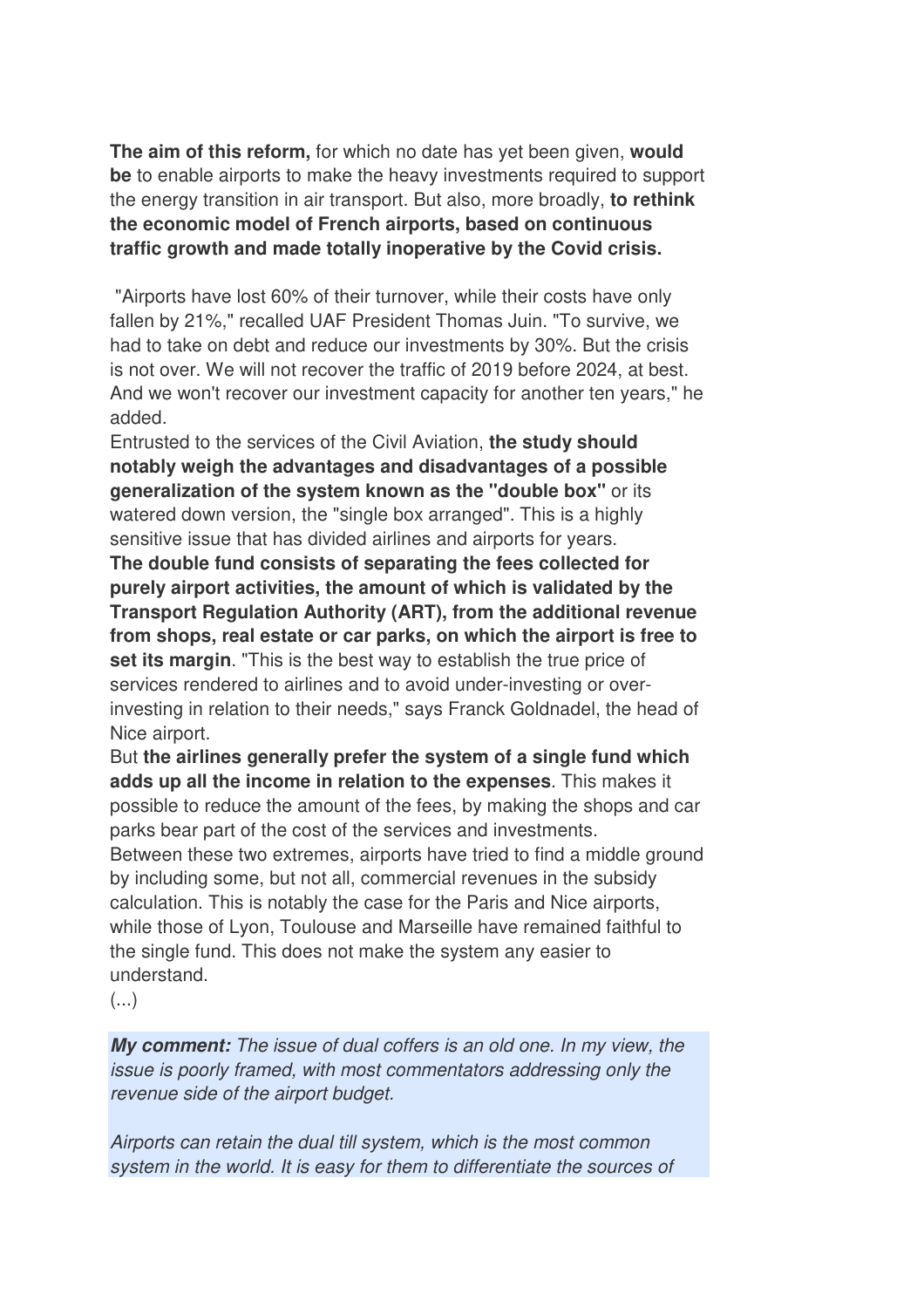revenue, putting commercial revenue on one side and airline revenue on the other.

The real question is how to allocate capital expenditure to one or the other.

For example, who should bear the costs of building the terminals?

The airlines, for whom this equipment is indispensable? Or the businesses, which also need the space?

The question was debated when Aéroports de Paris launched its project to expand Charles de Gaulle by building Terminal 4. The plans for this T4 terminal had been drawn up giving priority to the needs of the shops and neglecting the needs of the airlines.

One of Ben Smith's first decisions after taking office in 2018 was to indicate that, as it stood, Air France would refuse to occupy this T4 terminal, which was to be dedicated to it, leading ADP to review its plans before postponing its project indefinitely.

### **> Paris-Nice, Lille-Marseille... These journeys are systematically cheaper by plane than by train**

(source L'Express) November 26 - **Train or plane?** With less than a month to go before the holidays and ticket prices on the rise, a surprising fact is attracting attention. **On certain destinations, at comparable times, the cost of an SNCF train ticket is equal to that of Air France, or even more expensive, for the same journey**. Compared to those of low-cost airlines, the difference is sometimes spectacular.

**Take the example of the Paris-Nice journey**, for a passenger without a discount card and aged over 26. If booked three weeks in advance, for a departure on 18 December at 7.20 am, Air France will charge €72 for a one-way ticket. At the same time, the train ticket is 115 euros. On the return journey, on 26 December, this passenger departing from Nice at 6.05am will pay 103 euros with the airline. On the rail, he will pay 115 euros at the crowing of the cock. The bottom line is that by choosing the cheapest route, our traveller will be able to get away with a round trip of 175 euros with Air France, compared with... 230 for the SNCF! This advantage does not take into account the length of the journey: 1h25 flight time on the plane - not counting security checks or time to get to the airport - compared to just under 6 hours for the train. **Clearly, the consumer has no financial interest in taking the land route rather**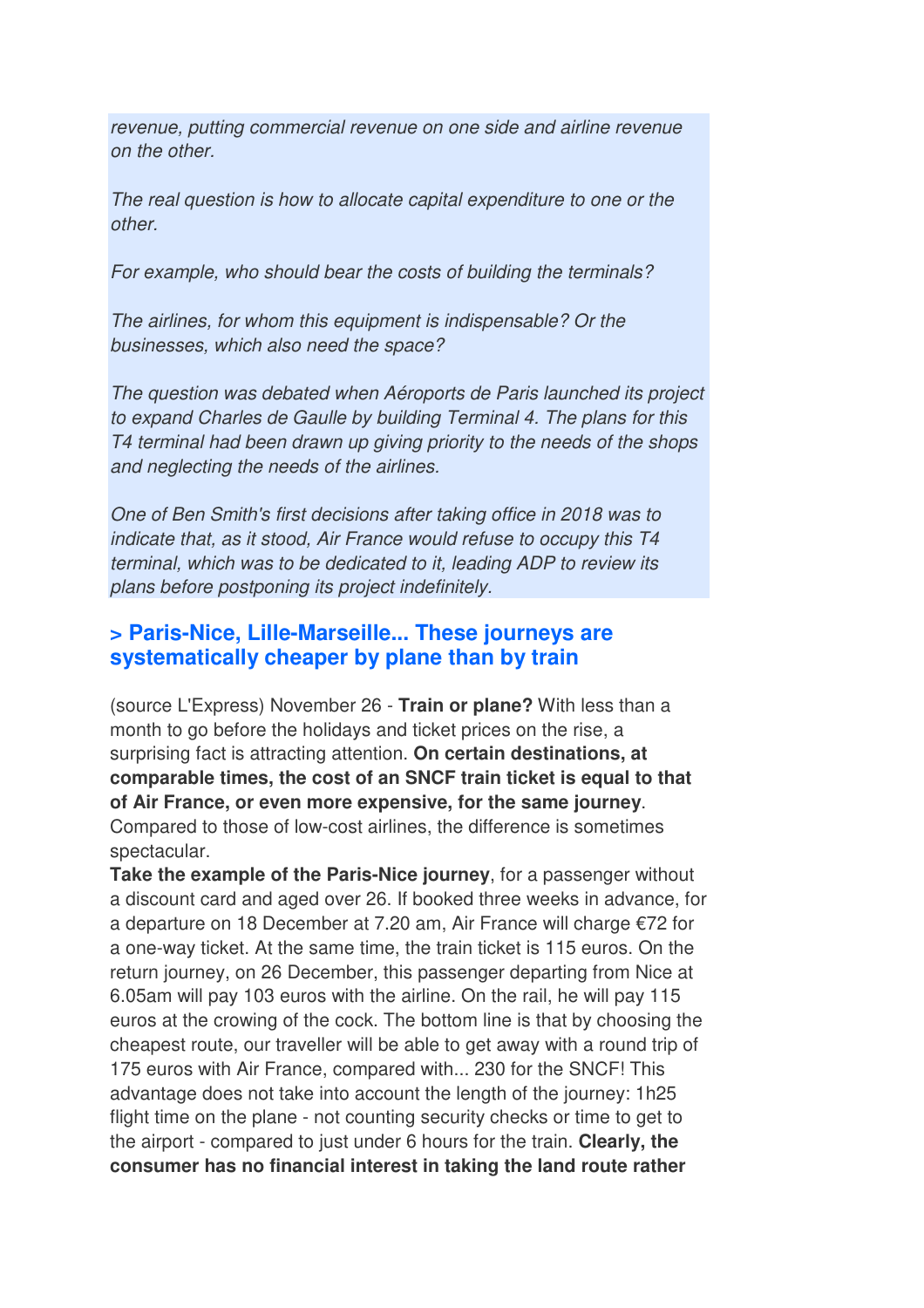#### **than the air, even though the public authorities wish to encourage more ecological transport.** And yet, according to figures from UFC-Que Choisir, the airline industry emits 70 times more greenhouse gases than the TGV.

 $\left( \ldots \right)$ 

A bug in the matrix? Not really. **Paris-Nice is not an exception**. By examining ten or so journeys, we compared the prices of the SNCF, Air France and low-cost companies over the next two months. Our typical traveller is always the same: an adult between 26 and 59, without a loyalty card or discounts, who books three weeks in advance. While the cost of the train remains advantageous on many occasions, the air traveller is a winner on a number of routes, such as Paris-Montpellier, Lille-Marseille or Paris-Biarritz.

#### $\left( \ldots \right)$

**These less expensive Air France routes often have one thing in common: the presence of a low-cost airline on the same route**. The British EasyJet and the Irish Ryanair between Lille and Marseille, the Spanish Volotea between Nantes and Toulouse, or Vueling between Brest and Paris.

#### $(\ldots)$

**In this price war, the SNCF is at a disadvantage: the cost and maintenance of its infrastructure**. "As well as the cost of tolls, which are fairly high fees that the railway company has to pay," notes Frédéric Marty, an economics researcher at the CNRS. This leads to higher operating costs. "We strongly support the railways, whose infrastructure costs are inherently much higher than those of aircraft: **the State is injecting 75 billion euros into the rail network over ten years**," says the Ministry of Transport, which claims to be taking care to put in place all the measures "to prevent certain companies from adopting predatory attitudes in terms of price or social dumping.

In what way? We are making sure that the air transport industry assumes the environmental costs of its activity," they explain. **The airlines** must therefore return carbon quotas: **from 2022 onwards, they will have to carry out mandatory domestic compensation.**" **A compensation that Air France already pays for... without this giving an advantage to the train**. No specific taxation of kerosene is moreover envisaged for the moment: it is a question of not penalizing the consumer who draws, him, advantage of this situation.

**My comment:** What can we learn from this observation?

When we have a choice between two similar products (here a train or plane

journey between two large cities), the one that emits less CO2 is often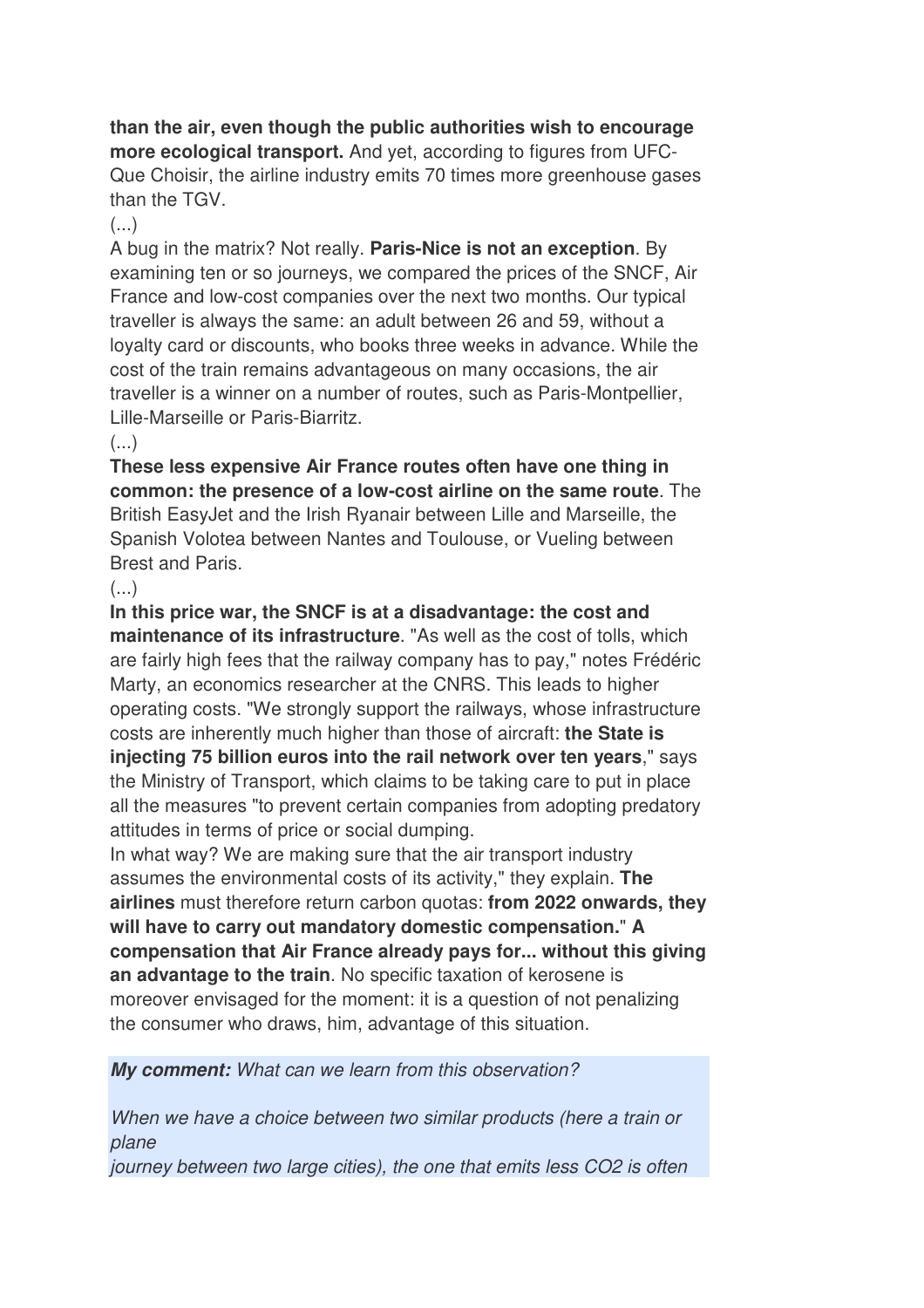the most expensive.

Are we ready to choose the more expensive one to preserve the planet?

Are we ready, individually and collectively, to reduce our consumption to preserve the planet?

Are we, the inhabitants of the richest countries, ready to make an extra effort to allow the inhabitants of the poorest countries to enjoy a standard of living similar to ours without polluting more?

# **Stock market press review**

# **> Global markets fall on new Covid-19 variant**

(source AFP) November 26 - From stocks to oil, **world markets plunged Friday, panicked by the discovery of a new variant of Covid-19 in South Africa**.

The European indices suffered their worst sessions in over a year: Paris fell 4.75%, London 3.64%, Frankfurt 4.15% and Madrid 4.96%.  $\left(\ldots\right)$ 

The downturn also affected the Asian stock markets and oil prices, which are heavily dependent on expectations of economic activity, which lost more than 10%.

 $(\ldots)$ 

Initially called B.1.1.529 and named Omicron by the World Health Organization (WHO) on Friday, this variant has the potential to spread very quickly, according to scientists, who do not know at this stage whether the vaccines currently available are effective against it.

"At the moment, **the most worrying thing about this new variant is how little we know about it**, with early indications that it may be more problematic than the Delta variant," said Craig Erlam, an analyst at Oanda.

 $\left( \ldots \right)$ 

**The stocks of airline companies, already tested by the pandemic, drank the cup with the first travel restrictions.** 

**In Europe, IAG, parent company of British Airways, lost 14.85% and Lufthansa 12.84%.** Airbus slumped 11.49% and aircraft engine maker Rolls-Royce fell 11.62%. Hotel group InterContinental fell 9.16 percent.

On Wall Street, American Airlines fell by 8.79% and Delta Airlines by 8.34%.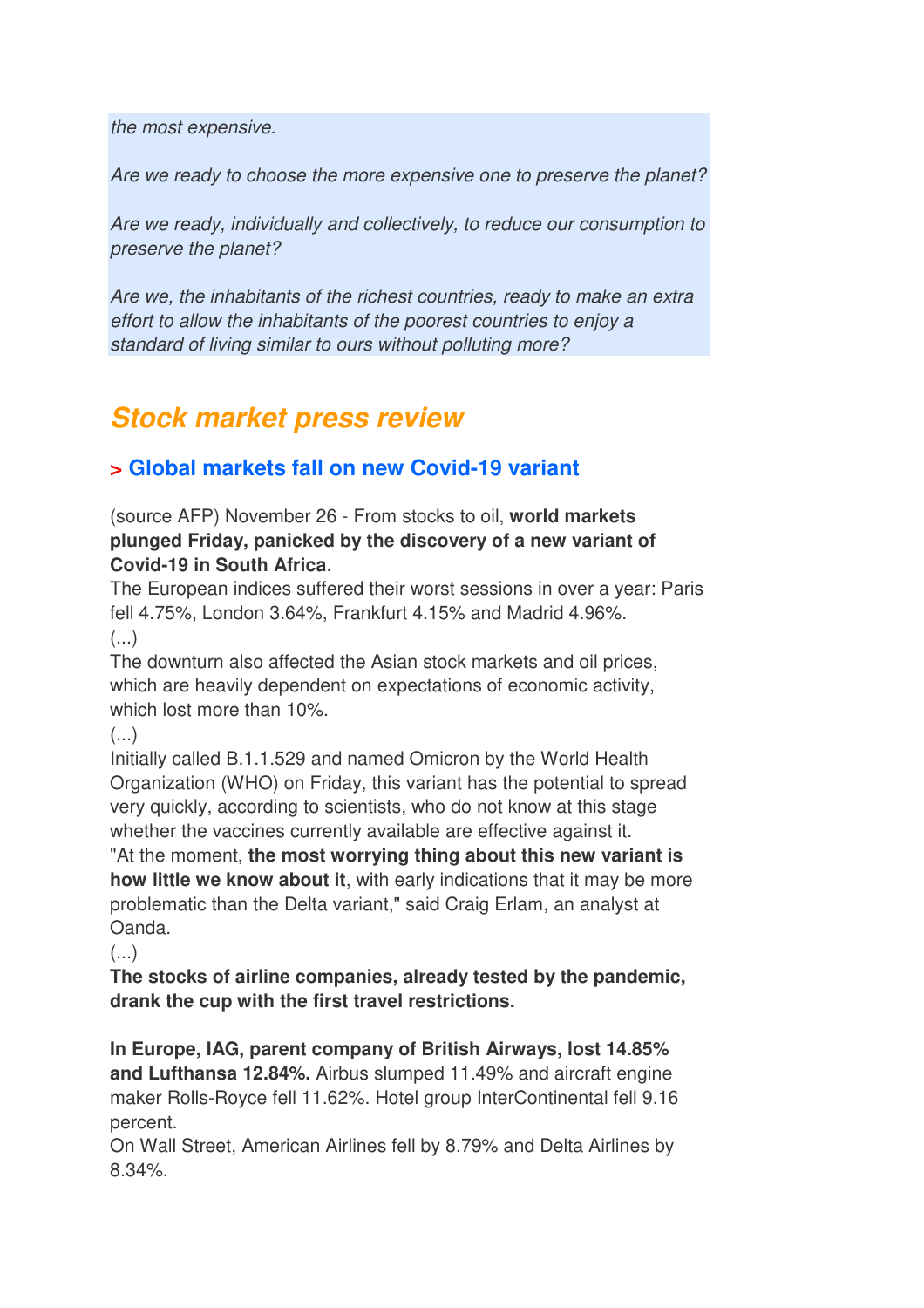(...) **In London, the barrel of Brent North Sea for the same month fell by 11.55% to 72.72 dollars.**   $\left( \ldots \right)$ 

# **End of the press review**

**> Payment of the 2019 Air France profit-sharing scheme. Advice for employees and former employees who are shareholders** 

**The employees of Air France will receive these days the profitsharing 2019. This profit-sharing should have been paid at the end of 2020**. An agreement between the unions and Air France management has enabled Air France to temporarily relieve its cash flow by postponing the payment by one year.

#### **The employees concerned have received a letter from Natixis giving them until 14 December 2021 to indicate their preference**:

 $\epsilon$ => INVEST I save and benefit from a tax exemption\* ==> INVEST AND RECEIVE I invest a part and receive the other ==> RECEIVE The amount is included in my taxable income

To avoid forgetting to change your address every time you change your postal address, **I advise you to enter a personal e-mail address**. It will be used for all correspondence with the management bodies.

Keep all the documents relating to your Air France-KLM shares in one place: all the letters you receive from the various managers, Natixis, Société Générale, your personal financial institution if you bought your shares through it.

You will find on my website how to access the managers' websites.

## **> My comments on the Air France-KLM share price trend**

**Air France-KLM shares** closed at **3.784 euros** on Monday 29 November. **It is down sharply this week by -5.59%. The announcement to stop flights to southern Africa following the discovery of a new variant (Omicron) explains this decline.** 

Before the coronavirus epidemic, Air France-KLM shares were at 9.93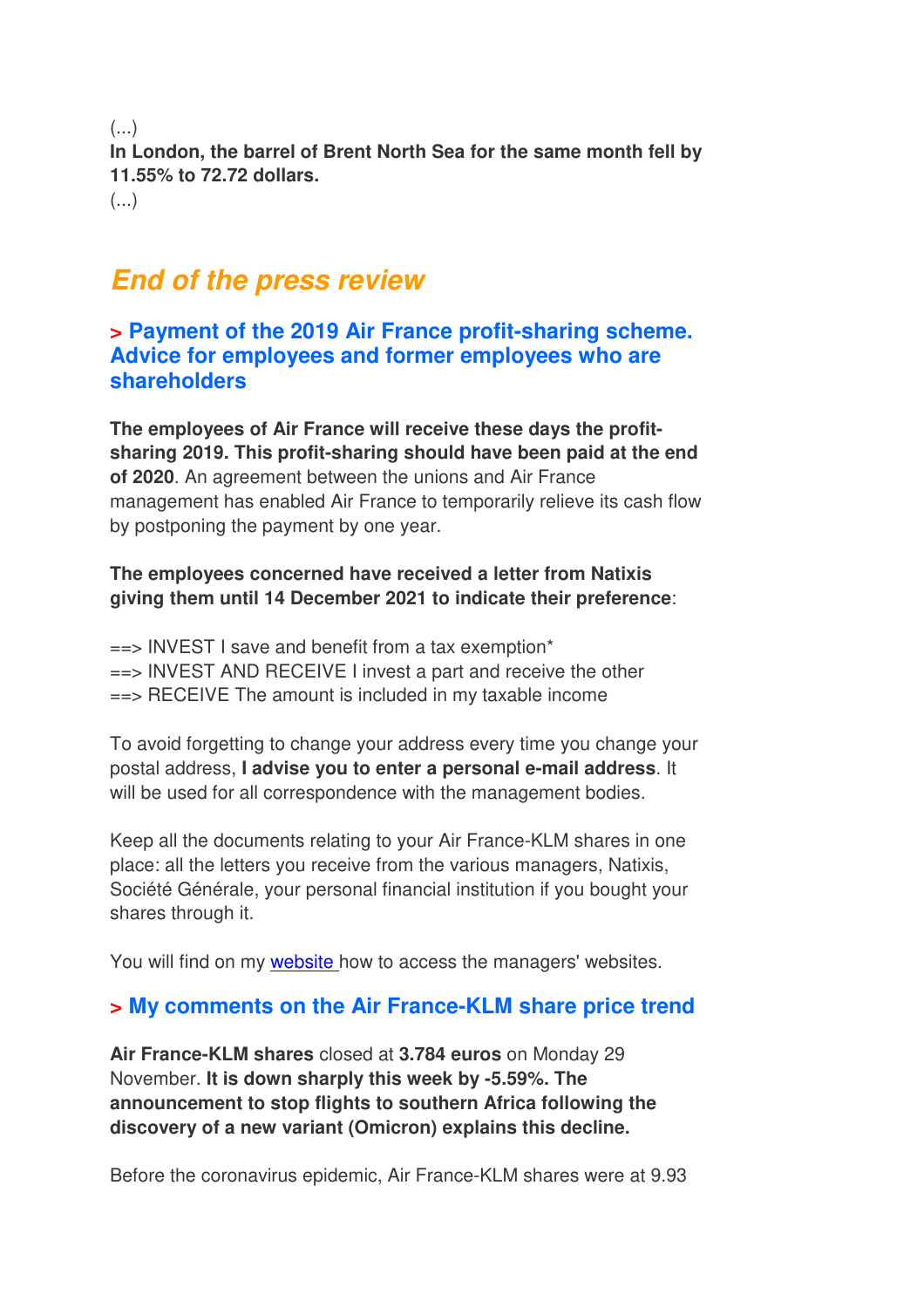euros.

**The average (consensus) analyst price for AF-KLM shares is 3.29 euros**. The highest price target is 5.5 euros, the lowest 1 euro. You can find the details of the analysts' consensus on my blog. I do not take into account the opinions of analysts prior to the beginning of the health crisis.

**Brent crude oil** (North Sea) is **down sharply this week from \$9 to \$73.** 

At the end of October 2020, it was at a low of \$37.

**At \$86 on October 25, Brent reached a level not seen since 2014**, supported by supply disruptions and underlying demand. Natural gas prices continue to rise to their highest level in at least seven years. Investors seem to feel that hydrocarbon producers have cut back too much during the pandemic so that demand pressure is unbalancing the market.

#### **This indicative information does not constitute an invitation to sell or a solicitation to buy Air France-KLM shares.**

You can react to this press review or send me any information or thoughts that will help me better carry out my duties as a director of the Air France-KLM group.

## **You can ask me, by return, any question relating to the Air France-KLM group or to employee share ownership...**

See you soon.

To find the last press reviews of Monday, it is here

## **If you like this press review, please pass it on.**

New readers will be able to receive it by giving me the email address of their choice.

# **| François Robardet**

**Director of Air France-KLM representing employees and former employees who are PNC and PS shareholders.**